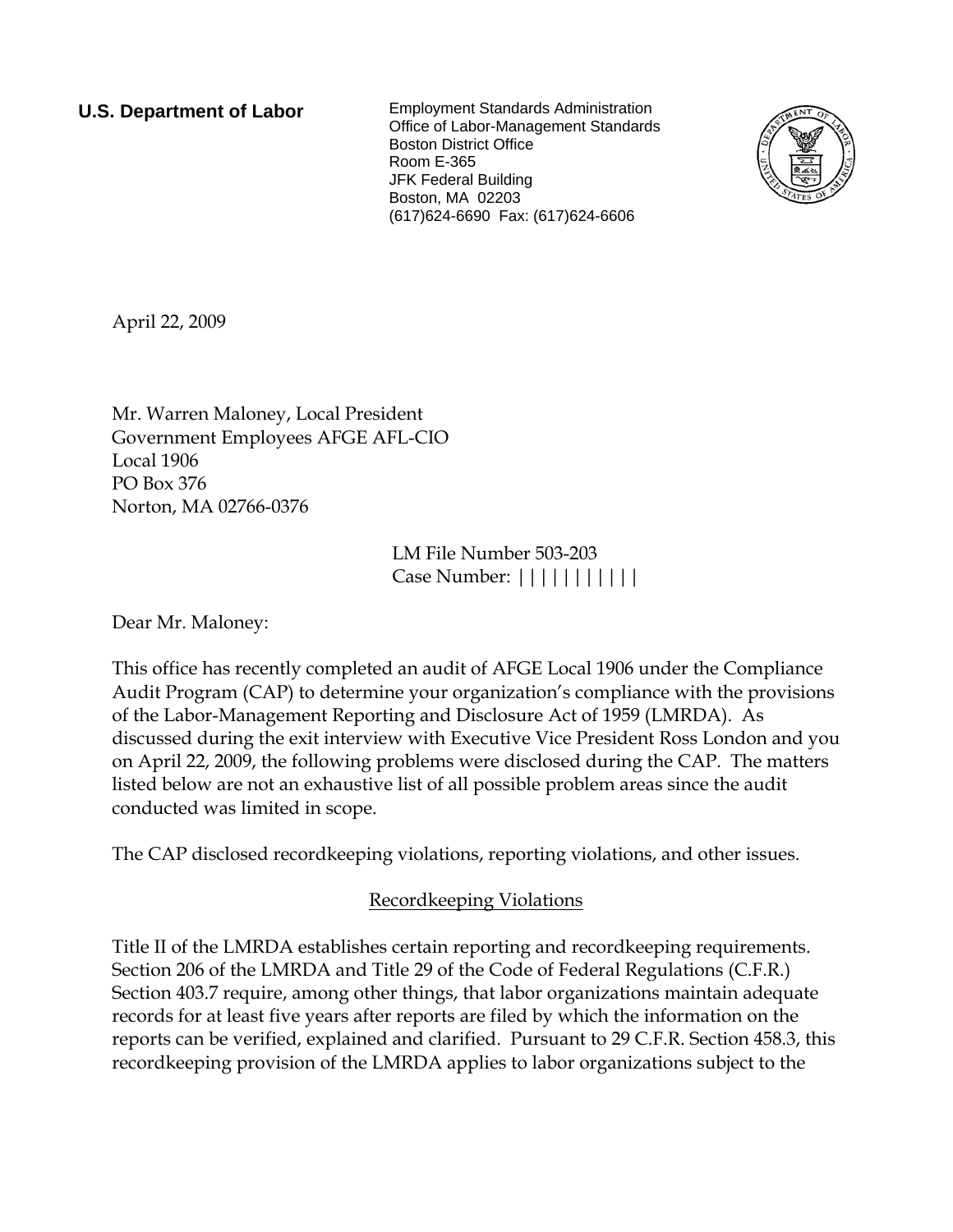Mr. Warren Maloney April 22, 2009 Page 2 of 5

requirements of the Civil Service Reform Act of 1978 (CSRA) as well. Therefore, as a general rule, labor organization must retain all records used or received in the course of union business.

For disbursements, this includes not only original bills, invoices, receipts, vouchers, and applicable resolutions, but also documentation showing the nature of the union business requiring the disbursement, the goods or services received, and the identity of the recipient(s) of the goods or services. In most instances, this documentation requirement can be satisfied with a sufficiently descriptive expense receipt or invoice. If an expense receipt is not sufficiently descriptive, a union officer or employee should write a note on it providing the additional information. For money it receives, the labor organization must keep at least one record showing the date, amount, purpose, and source of that money. The labor organization must also retain bank records for all accounts.

The audit of Local 1906's 2007 records revealed the following recordkeeping violations:

1. General Reimbursed Expenses

Local 1906 did not retain adequate documentation for reimbursed expenses and credit card expenses incurred by union officers and employees totaling at least \$1,030. For example, cell phone payments for President Maloney and office and administrative supplies did not have adequate documentation retained.

As previously noted above, labor organizations must retain original receipts, bills, and vouchers for all disbursements. The president and treasurer (or corresponding principal officers) of your union, who are required to sign your union's LM report, are responsible for properly maintaining union records.

2. Lack of Meeting Minutes

Article IV Section 10 requires that the local's treasurer make a financial report at each regular meeting and disbursements for payments of current bills (other than initiation fees and per capita tax) shall be authorized by the local. However, Local 1906 did not maintain any meeting minutes for meetings that occurred during the fiscal year ending December 31, 2007. Minutes of all membership or executive board meetings must be maintained to verify disbursement authorizations made at those meetings.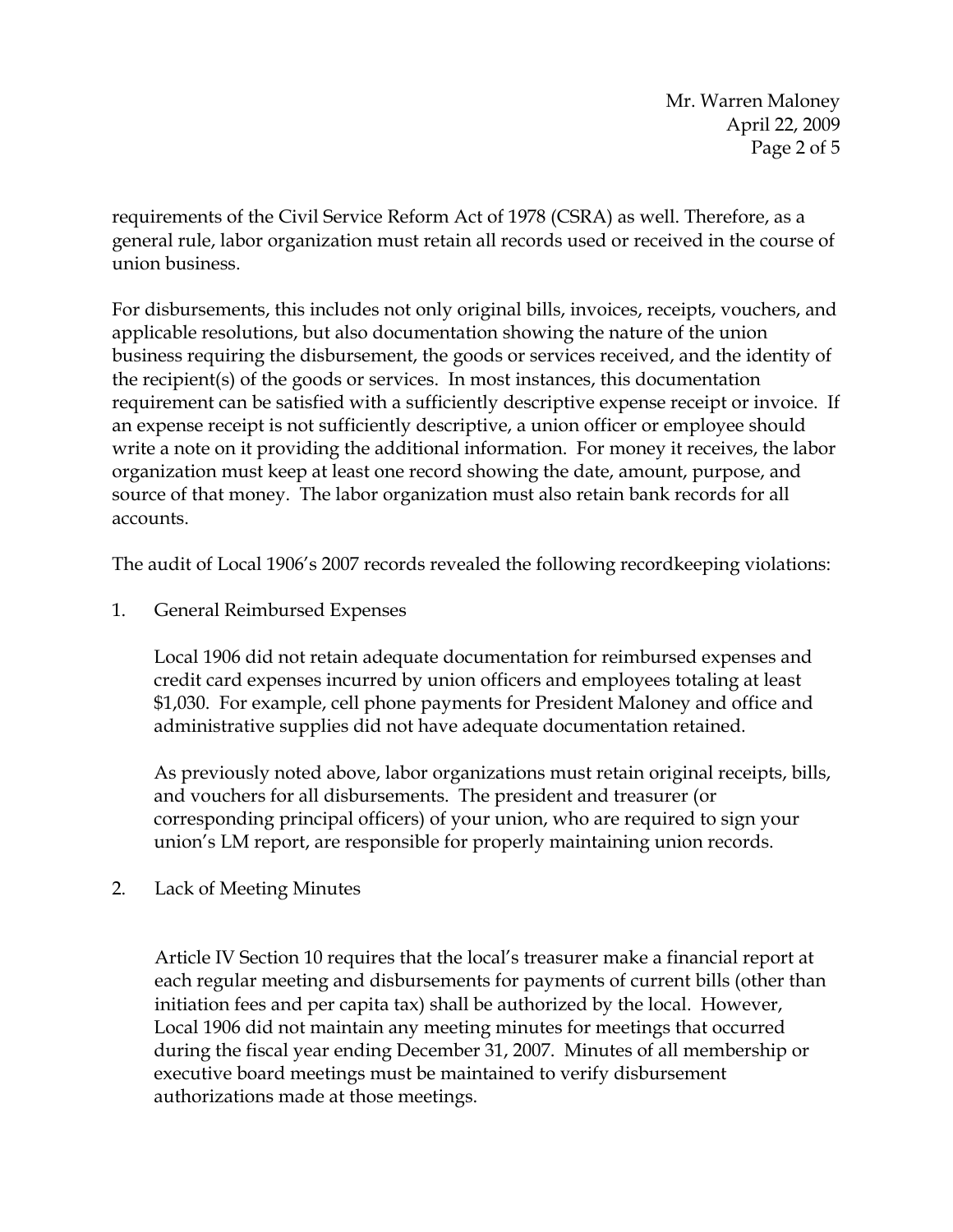Mr. Warren Maloney April 22, 2009 Page 3 of 5

Based on your assurance that Local 1906 will retain adequate documentation in the future, OLMS will take no further enforcement action at this time regarding the above violations.

## Reporting Violations

Pursuant to 29 C.F.R., Section 458.3, the reporting requirement under 29 C.F.R. Section 403.2 (see Section 201(b) of the Labor-Management Reporting and Disclosure Act (LMRDA)) is made applicable to labor organizations subject to the requirements of the CSRA. This provision requires labor organizations to file annual financial reports that accurately disclose their financial condition and operations. The audit disclosed a violation of this requirement. The Labor Organization Annual Report (Form LM-3) filed by Local 1906 for fiscal year ending December 31, 2007, was deficient in the following areas:

1. Disbursements to Officers

Local 1906 did not include some reimbursements to officers totaling at least \$500 in the amounts reported Item 24 (All Officers and Disbursements to Officers). It appears the union erroneously reported these payments in Item 48 (Office and Administrative Expense).

The union must report most direct disbursements to Local 1906 officers and some indirect disbursements made on behalf of its officers in Item 24. A "direct disbursement" to an officer is a payment made to an officer in the form of cash, property, goods, services, or other things of value. See the instructions for Item 24 for a discussion of certain direct disbursements to officers that do not have to be reported in Item 24. An "indirect disbursement" to an officer is a payment to another party (including a credit card company) for cash, property, goods, services, or other things of value received by or on behalf of an officer. However, indirect disbursements for temporary lodging (such as a union check issued to a hotel) or for transportation by a public carrier (such as an airline) for an officer traveling on union business should be reported in Item 48 (Office and Administrative Expense).

2. Failure to Report Receipts and Disbursements

Local 1906 did not report at least \$830 in local receipts and \$860 in local disbursements in Statement B of the local's LM-3 filed for the fiscal year ending,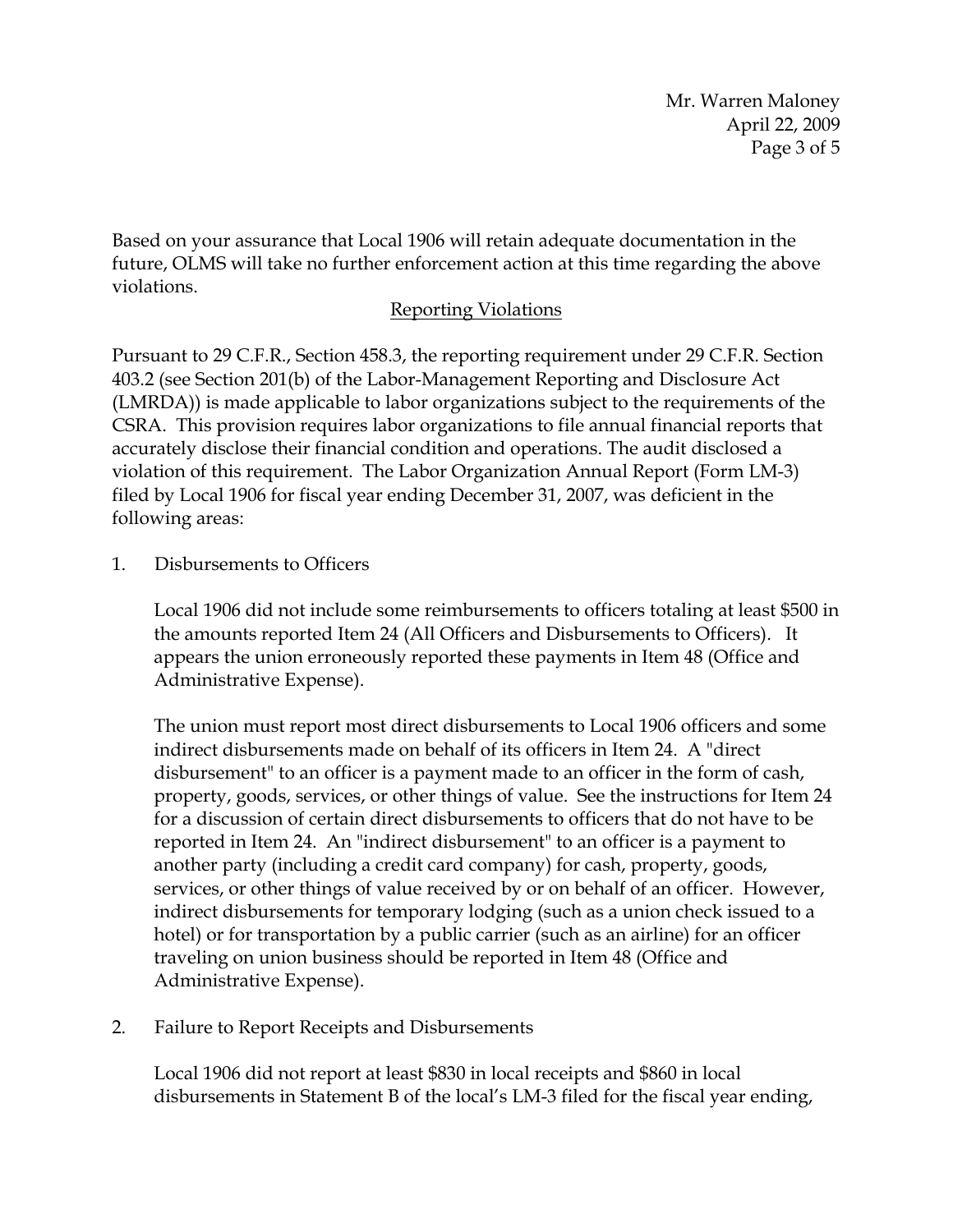Mr. Warren Maloney April 22, 2009 Page 4 of 5

December 31, 2007. The Statement B instructions state that receipts must be recorded when money is actually received by the labor organization and disbursements must be recorded when money is actually paid out by the labor organization.

3. Failure to Properly Categorize Disbursements

Local 1906 did not correctly categorize at least \$3,000 in per capita tax payments in Item 47 (Per Capita Tax). It appears though the local erroneously reported these disbursements in Item 49 (Professional Fees). The instructions for Item 47 state the total amount of per capita tax paid as a condition or requirement of affiliation with your parent national or international union, state and local central bodies, a conference, joint or system board, joint council, federation, or other labor organization.

I am not requiring that Local 1906 file an amended LM report for 2007 to correct the deficient items, but Local 1906 has agreed to properly report the deficient items on all future reports it files with OLMS.

## Other Issues

1. Two Signatures on Checks

Your union's bylaws require that all checks be signed by the president and treasurer. The two signature requirement is an effective internal control of union funds. Its purpose is to attest to the authenticity of a completed document already signed. However, Local 1906 is only requiring one signature on all checks. OLMS recommends that Local 1906 review these procedures to improve internal control of union funds.

I want to extend my personal appreciation to AFGE Local 1906 for the cooperation and courtesy extended during this compliance audit. I strongly recommend that you make sure this letter and the compliance assistance materials provided to you are passed on to future officers. If we can provide any additional assistance, please do not hesitate to call.

Sincerely,

Mark Letizi